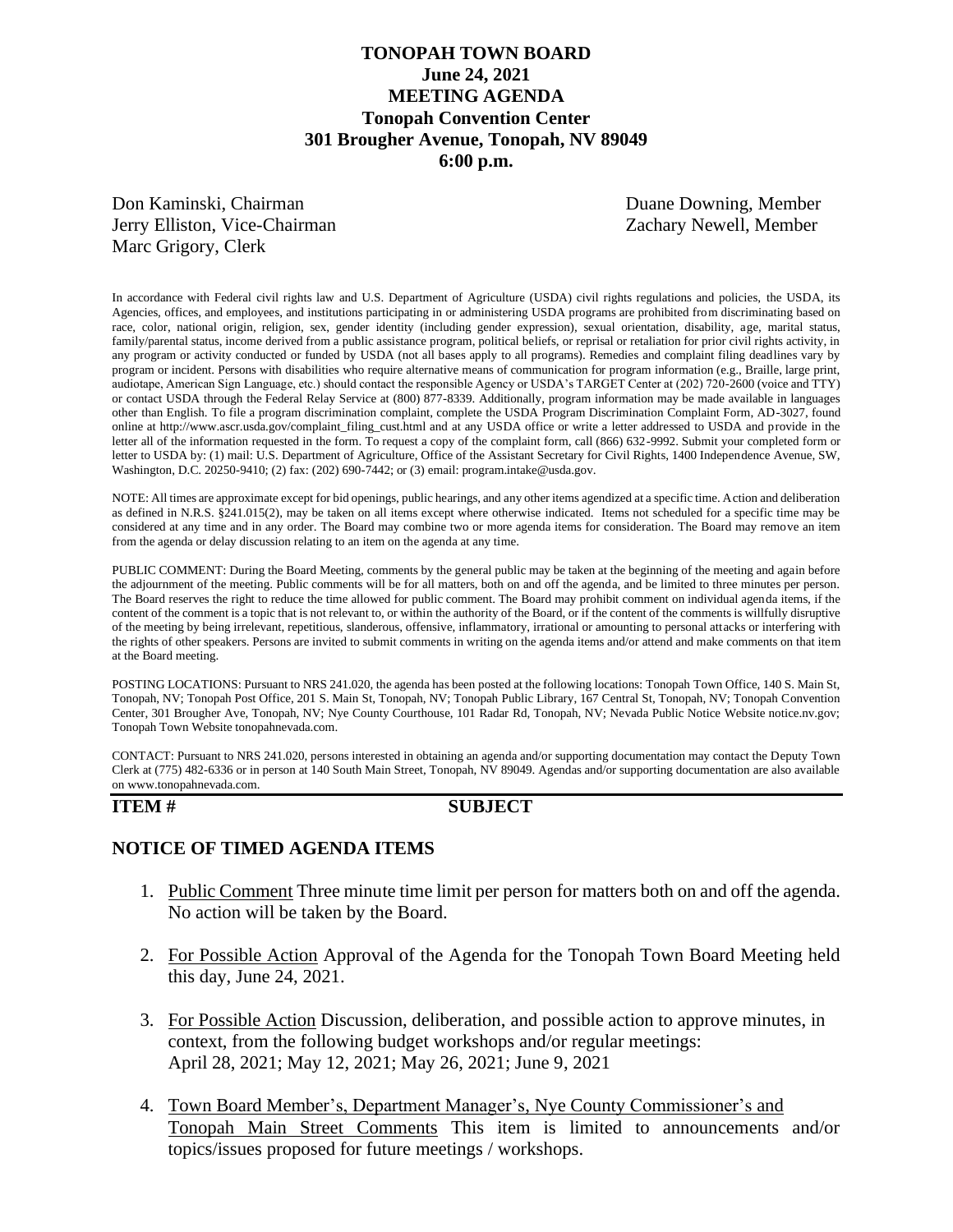- 5. [For Possible Action](https://www.tonopahnevada.com/agendas/backup-2021/6-24-2021-item-5.pdf) Discussion, deliberation, and possible action to accept 2022 insurance renewal proposal from Nevada Public Agency Insurance Pool (POOL) and approval for payment from Fiscal Year 21/22 funds. (Petitioner: Nevada Public Agency Insurance Pool)
- 6. [For Possible Action](https://www.tonopahnevada.com/agendas/backup-2021/6-24-2021-item-6.pdf) Discussion, deliberation, and possible action to approve use of the Tonopah Fairgrounds, arena, covered & uncovered stalls, restrooms, concession stand area, lights and parking area to hold a Trail/Obstacle Challenge supported by Equine Trail Sports based out of Austin Texas. Event to be held August 28<sup>th</sup> and August 29<sup>th</sup>, 2021. (Petitioner: Chrissy Pope)
- 7. [For Possible Action](https://www.tonopahnevada.com/agendas/backup-2021/6-24-2021-item-7.pdf) Discussion, deliberation, and possible action to approve the renegotiation of service rates and add new services and rates to contract as per section 7 of contract. (Petitioner: Mike's Rubbish and Recycling)
- 8. [For Possible Action](https://www.tonopahnevada.com/agendas/backup-2021/6-24-2021-item-8.pdf) Discussion, deliberation, and possible action to approve  $5/8<sup>th</sup>$  room tax grant request, FY22, in the amount of \$886.00 from 4 R KIDZ to advertise and promote the Annual  $4<sup>th</sup>$  of July Celebration 2021. (Petitioner:  $4 R$  KIDZ)
- 9. [For Possible Action](https://www.tonopahnevada.com/agendas/backup-2021/6-24-2021-item-9.pdf) Discussion, deliberation, and possible action to approve  $5/8<sup>th</sup>$  room tax grant request in the amount of \$2,500 from Ladner Rodeo Productions. To advertise and promote Rodeo to be held July 3rd, 2021 at the Tonopah Fairgrounds. (Petitioner: Ladner Rodeo Productions)
- 10. [For Possible Action](https://www.tonopahnevada.com/agendas/backup-2021/6-24-2021-item-10.pdf) Discussion, deliberation, and possible action to approve  $5/8<sup>th</sup>$  room tax grant request from Rotary Club of Tonopah in the amount of \$728.49. (Petitioner: Rotary Club of Tonopah)
- 11. [For Possible Action](https://www.tonopahnevada.com/agendas/backup-2021/6-24-2021-item-11.pdf) Discussion, deliberation, and possible action to approve 5/8<sup>th</sup> room tax grant request from Nevada State Mining Championships in the amount of \$3,513.50. (Petitioner: Nevada State Mining Championships)
- 12. [For Possible Action](https://www.tonopahnevada.com/agendas/backup-2021/6-24-2021-item-12.pdf) Discussion, deliberation, and possible action to approve  $5/8<sup>th</sup>$  room tax grant request from Jim Butler Days Committee in the amount of \$4,151.14. (Petitioner: Jim Butler Days Committee)
- 13. [For Possible Action](https://www.tonopahnevada.com/agendas/backup-2021/6-24-2021-item-13.pdf) Discussion, deliberation, and possible action to approve parking lot design for the Union Plaza Parking Lot associated with the CDBG Union Plaza and Convention Center Parking Lots Project. (Petitioner: Administrative Manager Chris Mulkerns & Utility Manager Joe Westerlund)
- 14. [For Possible Action](https://www.tonopahnevada.com/agendas/backup-2021/6-24-2021-item-14.pdf) Discussion, deliberation, and possible action to approve amendments to the following town job descriptions: Tourism and Events Coordinator, Pool Manager, and Town Manager. (Petitioner: Administrative Manager Chris Mulkerns & Utility Manager Joe Westerlund)
- 15. [For Possible Action](https://www.tonopahnevada.com/agendas/backup-2021/6-24-2021-item-15.pdf) Discussion, deliberation, and possible action to authorize two new positions within the town (Tourism Supervisor and Gift Shop Assistant) and approve related job descriptions. (Petitioner: Administrative Manager Chris Mulkerns & Utility Manager Joe Westerlund)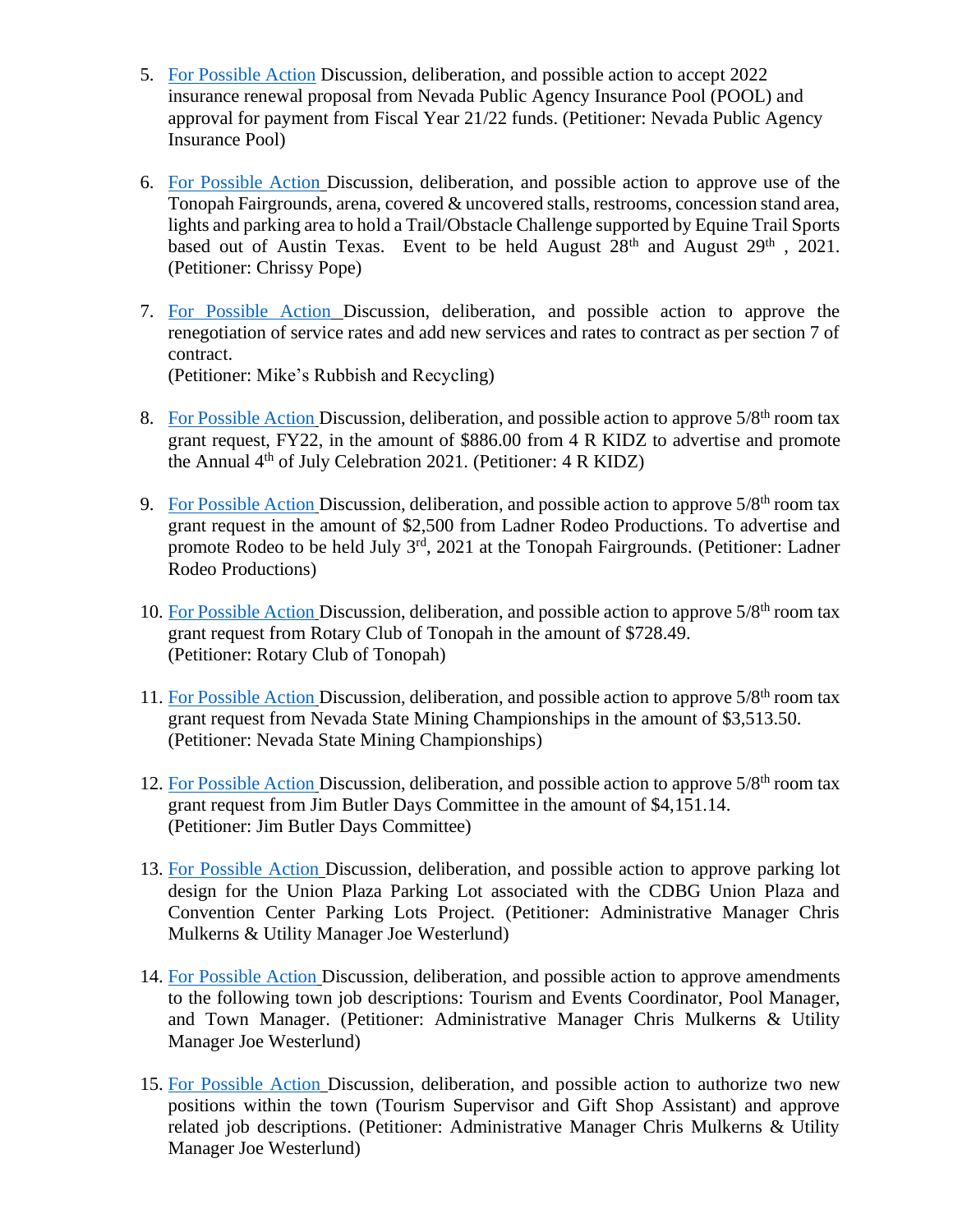- 16. For Possible Action Discussion, deliberation, and possible action on Department Staff Reports:
	- a) Town Administration
	- b) Town Maintenance
	- c) Fire Department
	- d) Pool
	- e) Parks
	- f) Fairgrounds
	- g) Joe Friel Sports Complex
	- h) Tonopah Historic Mining Park
	- i) Convention Center
	- j) Tourism/Events, Room Tax
	- k) Capital Projects
	- l) Tonopah Public Utilities Water Fund: Administration, Operations, Distribution, Transmissions, Wells
	- m) Tonopah Public Utilities Sewer Fund: Administration, Operations, Treatment Plant
- 17. Correspondence Review and discussion; no action will be taken.
- 18. For Possible Action Approval of vouchers for payment.
- 19. Public Comment Three minute time limit per person for matters both on and off the agenda. No action will be taken by the Board.
- 20. For Possible Action Adjourn.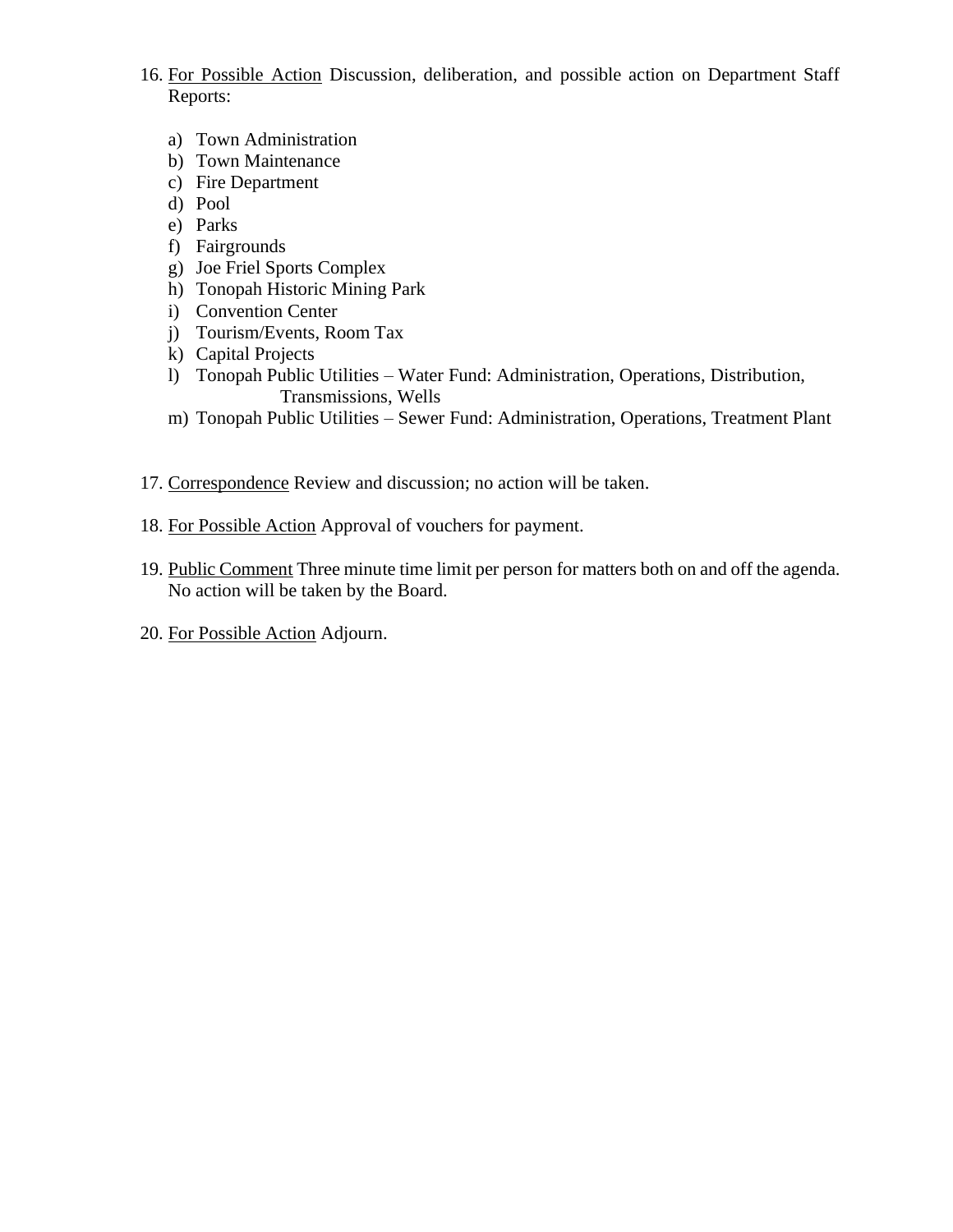# **TONOPAH LIBRARY DISTRICT BOARD OF TRUSTEES June 24, 2021 MEETING AGENDA Tonopah Convention Center 301 Brougher Avenue, Tonopah, NV 89049 6:15 p.m.**

Duane Downing, Chairman Jerry Elliston, Trustee Don Kaminski, Vice-Chairman Zachary Newell, Trustee Marc Grigory, Clerk

In accordance with Federal civil rights law and U.S. Department of Agriculture (USDA) civil rights regulations and policies, the USDA, its Agencies, offices, and employees, and institutions participating in or administering USDA programs are prohibited from discriminating based on race, color, national origin, religion, sex, gender identity (including gender expression), sexual orientation, disability, age, marital status, family/parental status, income derived from a public assistance program, political beliefs, or reprisal or retaliation for prior civil rights activity, in any program or activity conducted or funded by USDA (not all bases apply to all programs). Remedies and complaint filing deadlines vary by program or incident. Persons with disabilities who require alternative means of communication for program information (e.g., Braille, large print, audiotape, American Sign Language, etc.) should contact the responsible Agency or USDA's TARGET Center at (202) 720-2600 (voice and TTY) or contact USDA through the Federal Relay Service at (800) 877-8339. Additionally, program information may be made available in languages other than English. To file a program discrimination complaint, complete the USDA Program Discrimination Complaint Form, AD-3027, found online at http://www.ascr.usda.gov/complaint\_filing\_cust.html and at any USDA office or write a letter addressed to USDA and provide in the letter all of the information requested in the form. To request a copy of the complaint form, call (866) 632-9992. Submit your completed form or letter to USDA by: (1) mail: U.S. Department of Agriculture, Office of the Assistant Secretary for Civil Rights, 1400 Independence Avenue, SW, Washington, D.C. 20250-9410; (2) fax: (202) 690-7442; or (3) email: program.intake@usda.gov.

NOTE: All times are approximate except for bid openings, public hearings, and any other items agendized at a specific time. Action and deliberation as defined in N.R.S. §241.015(2), may be taken on all items except where otherwise indicated. Items not scheduled for a specific time may be considered at any time and in any order. The Board may combine two or more agenda items for consideration. The Board may remove an item from the agenda or delay discussion relating to an item on the agenda at any time.

PUBLIC COMMENT: During the Board Meeting, comments by the general public may be taken at the beginning of the meeting and again before the adjournment of the meeting. Public comments will be for all matters, both on and off the agenda, and be limited to three minutes per person. The Board reserves the right to reduce the time allowed for public comment. The Board may prohibit comment on individual agenda items, if the content of the comment is a topic that is not relevant to, or within the authority of the Board, or if the content of the comments is willfully disruptive of the meeting by being irrelevant, repetitious, slanderous, offensive, inflammatory, irrational or amounting to personal attacks or interfering with the rights of other speakers. Persons are invited to submit comments in writing on the agenda items and/or attend and make comments on that item at the Board meeting.

POSTING LOCATIONS: Pursuant to NRS 241.020, the agenda has been posted at the following locations: Tonopah Town Office, 140 S. Main St, Tonopah, NV; Tonopah Post Office, 201 S. Main St, Tonopah, NV; Tonopah Public Library, 167 Central St, Tonopah, NV; Tonopah Convention Center, 301 Brougher Ave, Tonopah, NV; Nye County Courthouse, 101 Radar Rd, Tonopah, NV; Nevada Public Notice Website notice.nv.gov; Tonopah Town Website tonopahnevada.com.

CONTACT: Pursuant to NRS 241.020, persons interested in obtaining an agenda and/or supporting documentation may contact the Deputy Town Clerk at (775) 482-6336 or in person at 140 South Main Street, Tonopah, NV 89049. Agendas and/or supporting documentation are also available on www.tonopahnevada.com.

**ITEM # SUBJECT**

- 1. Public Comment Three minute time limit per person for matters both on and off the agenda. No action will be taken by the Board.
- 2. For Possible Action Approval of the Agenda for the Tonopah Library District Board of Trustees Meeting held this day, June 24, 2021.
- 3. Library Board Member's and Manager's Comments This item is limited to announcements and/or topics/issues proposed for future meetings / workshops.